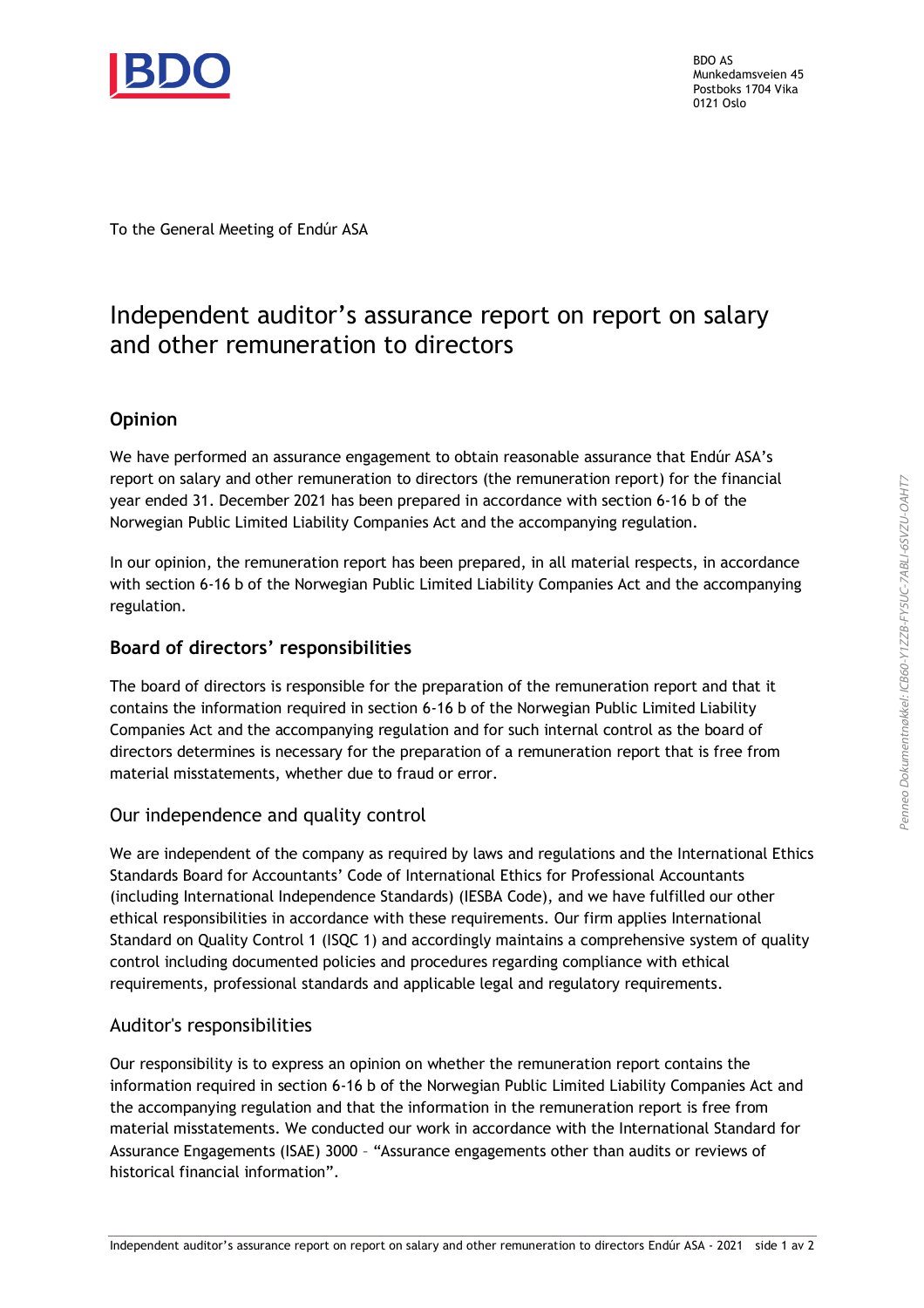

We obtained an understanding of the remuneration policy approved by the general meeting. Our procedures included obtaining an understanding of the internal control relevant to the preparation of the remuneration report in order to design procedures that are appropriate in the circumstances, but not for the purpose of expressing an opinion on the effectiveness of the company's internal control. Further we performed procedures to ensure completeness and accuracy of the information provided in the remuneration report, including whether it contains the information required by the law and accompanying regulation. We believe that the evidence we have obtained is sufficient and appropriate to provide a basis for our opinion.

BDO AS

Yngve Gjethammer State Authorised Public Accountant (This document is signed electronically)

Independent auditor's assurance report on report on salary and other remuneration to directors Endúr ASA - 2021 side 2 av 2